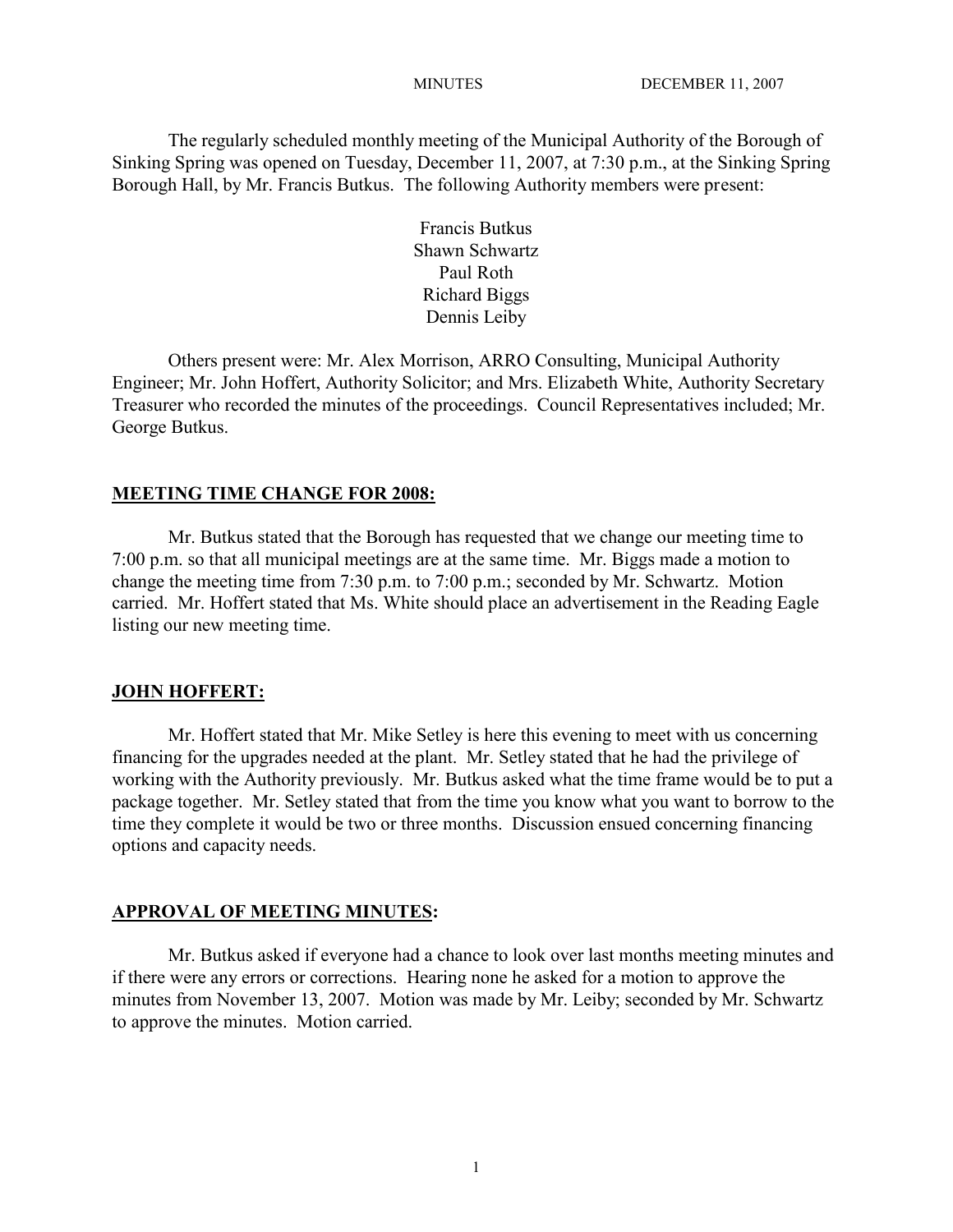## **ENGINEERS REPORT:**

Mr. Morrison presented the Engineers Report dated December 11, 2007. Copy attached.

## Sewer System Infiltration and Inflow Project:

Mr. Morrison stated that at the last meeting the Authority approved the sending of the Notice of Intent to Award. He mentioned that ARRO has received the contract documents back. He also mentioned that there is a correction to his written report. He stated that contract two had some deficiencies associated with the insurance policy and that they have been corrected since the report was prepared. As a result, ARRO is recommending that the Authority execute both sets of Contract Documents. Mr. Leiby made a motion to execute both sets of Contract Documents; seconded by Mr. Biggs. Motion carried.

## Mountain Home Road Sanitary System Additions Project:

Mr. Morrison stated that there has been a delay due to shop drawings needing modifications and the equipment submittal more or less starting over in the construction phase. He stated that he has the Time Extension Change Order that was already approved at last months meeting. He mentioned that it just needs signatures.

## Wastewater Treatment Plant Project:

Mr. Morrison mentioned that they are moving forward with the design phase and that it continues. He stated that the Borough had mentioned their intent to consider a third party review of the project. He mentioned that ARRO has been contacted by Mr. Robert Weinzapfel of BCM Engineers who has been retained by the Borough to review the project. Mr. Morrison stated that he is confident that upon BCM's review it will give the level of confidence that the Borough needs to move forward with. He mentioned that we need the Borough's concurrence on this for planning reasons.

# Hull Street Apartments - Planning Module:

Mr. Morrison mentioned that we had discussed this at last months meeting and that it was tabled for further discussion. Discussion ensued concerning possible corrections for the line. Mr. Jim McCarthy of McCarthy Engineering stated that he understands that there are some issues that need to be resolved concerning the overloading of the line. He stated that essentially what they are looking for and why they submitted the module was because they were directed by the Authority and the Engineer as a path to get the letter for the Borough. He stated that at this point they are just looking for a letter saying that the Authority would be willing to serve the project if certain upgrades are done. He stated that the Borough has requested that they do not apply for the zoning variance until they have the willingness to serve letter from the Authority. Mr. McCarthy stated that if the Borough Zoning Hearing Board does not grant the zoning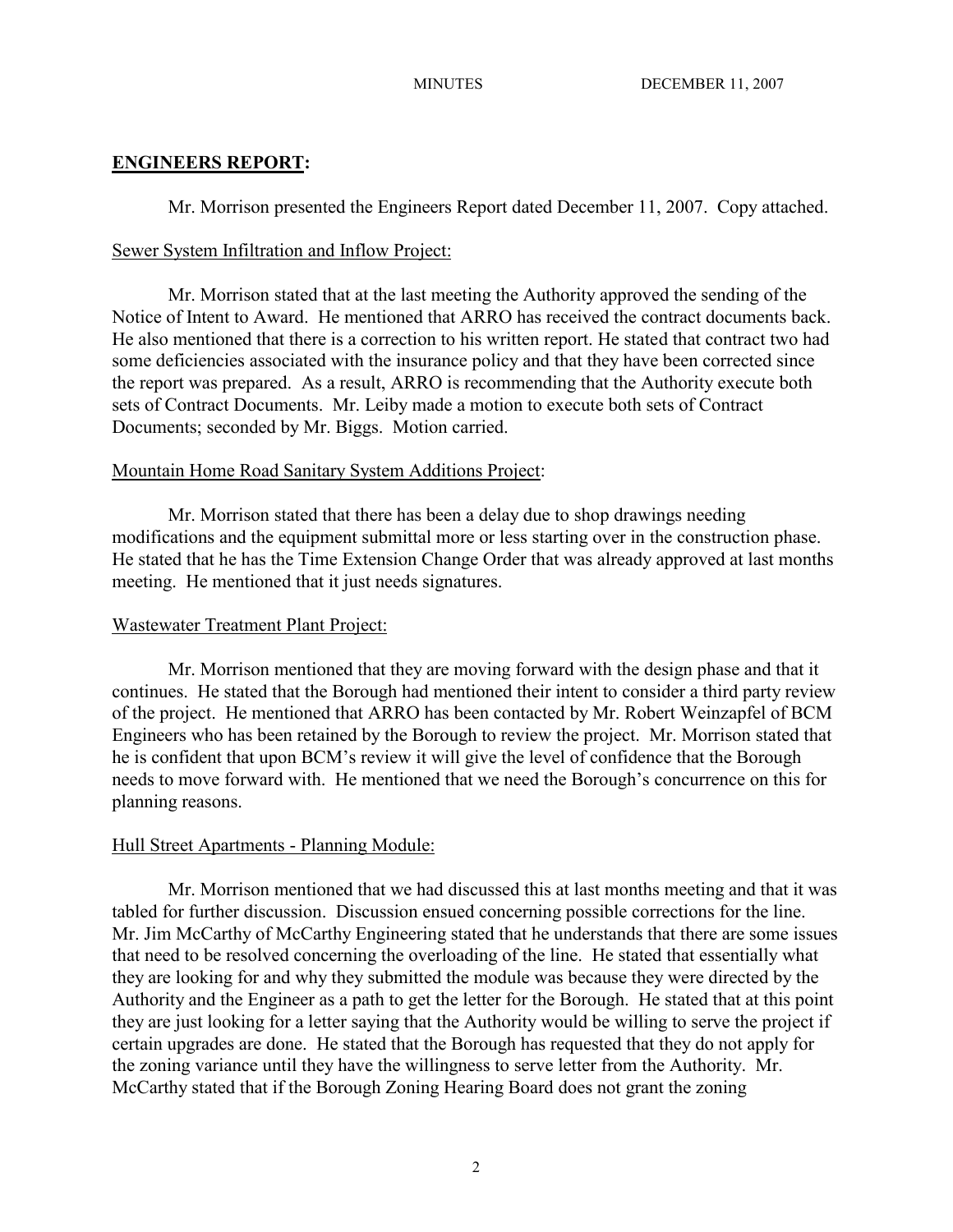## **ENGINEERS REPORT: (Cont.)**

### Hull Street Apartments - Planning Module: (Cont.)

variance then they do not have a project. Mr. Hoffert stated that he thinks it behooves the Authority to give them a conditional letter saying that based upon their application the Authority would be willing to serve the project if certain conditions are met concerning the overload of the line.

Discussion ensued concerning Alcon and the overloaded line on Columbia Avenue.

Mr. Butkus asked for a motion to have the Solicitor and Engineer issue the conditional letter. Mr. Schwartz made the motion; seconded by Mr. Leiby. Motion carried.

### Traditions at Sinking Spring Development:

Mr. Morrison mentioned that they did have a delayed meeting for a conditional use. He believes they did get the conditional use approval but did not get the preliminary plan approval yet.

### Cleaning and Televising Project:

Mr. Morrison mentioned that ADS had submitted application for final payment but that it was incomplete. He stated that ARRO returned it for additional information and basically that is where it stopped. He stated that they never sent any additional information or another application for final payment. He stated that ADS may not be able to produce the documentation because of the change of people at ADS. Mr. Morrison and Mr. Hoffert will work on finalizing it together.

## **FRANCIS BUTKUS - CHAIRMAN:**

Mr. Butkus mentioned that there was a sewer clog on Broad Street and that it damaged a residence house. He stated that Miller Environmental had to Jet Vac the line and that they got two five gallon buckets of debris out. He stated that he and Mr. Morrison were discussing it and hoped that it wasn't roots since the contractor just got done doing the root removal. He also mentioned that the clog could have been anything and was only listed in the report as debris.

Mr. Butkus stated that the resident came to the Council meeting and claimed that there was \$50,000.00 worth of damage. He implied that the clog which caused that back up in his basement was do to neglect of the lines.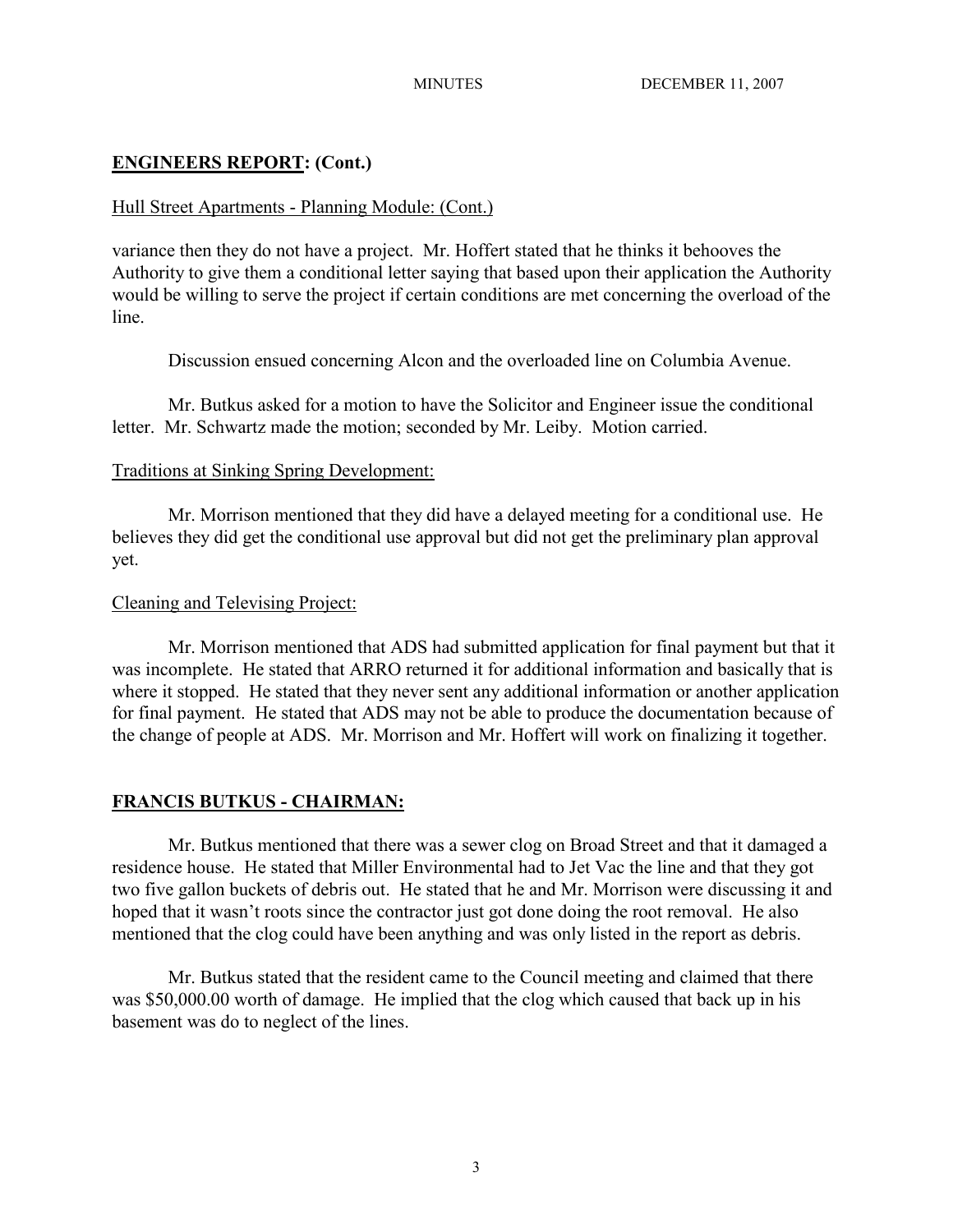#### **AUDIT:**

Mr. Butkus mentioned that we received a letter from Reinsel Kuntz Lesher concerning the Audit for year ending January 31, 2008. Mr. Hoffert stated that it is a standard audit letter and only requires Mr. Butkus's signature. Mr. Leiby made a motion to have Reinsel do the audit; seconded by Mr. Schwartz. Motion carried.

## **APPROVAL OF BILLS:**

Mr. Butkus stated that we have five bills from ARRO Consulting totaling \$16,456.05. Motion was made by Mr. Leiby to pay the bills; seconded by Mr. Schwartz. Motion carried.

Mr. Butkus stated that we have a bill from Mr. Hoffert for services rendered through December 11, 2007 in the amount of \$550.00. Mr. Hoffert explained that there are two separate agreements that he reviewed. One from Heidi Masano relative to the Municipal Authority of the Borough of Sinking Spring, the Township of South Heidelberg and the Municipal Authority of South Heidelberg Township. He stated that South Heidelberg has three zones and under the contract we were treating zones 3, 5 and 6, but we only ever treated zone 3 because 5 and 6 were flowing to Spring Township. He stated that under the new contract we are going to continue to handle 117,380 units as opposed to treating an additional 127,600 which is being treated by Spring Township. He mentioned that in the agreement with South Heidelberg they agreed to pay their appropriate share of upgrade costs for plant improvements. He mentioned that he is working on a separate agreement with Mr. Fitzpatrick involving the Borough of Sinking Spring, the Township of Spring, and the Municipal Authority of the Borough of Sinking Spring with regards to vacating six other old agreements and consolidate them into one working agreement that we can know and understand and work with. He stated that he met with Mr. Fitzpatrick yesterday and that they have a draft but it is not the final draft yet. He stated that hopefully the agreements will be ready for next meeting.

Discussion ensued concerning flow meters and connections.

Mr. Leiby made a motion to pay Mr. Hoffert's bill in the amount of \$550.00; seconded by Mr. Biggs. Motion carried.

Mr. Butkus stated that we have a bill from Ms. White in the amount of \$180.00 for services rendered for November 2007. Motion was made by Mr. Leiby to pay the bill; seconded by Mr. Biggs. Motion carried.